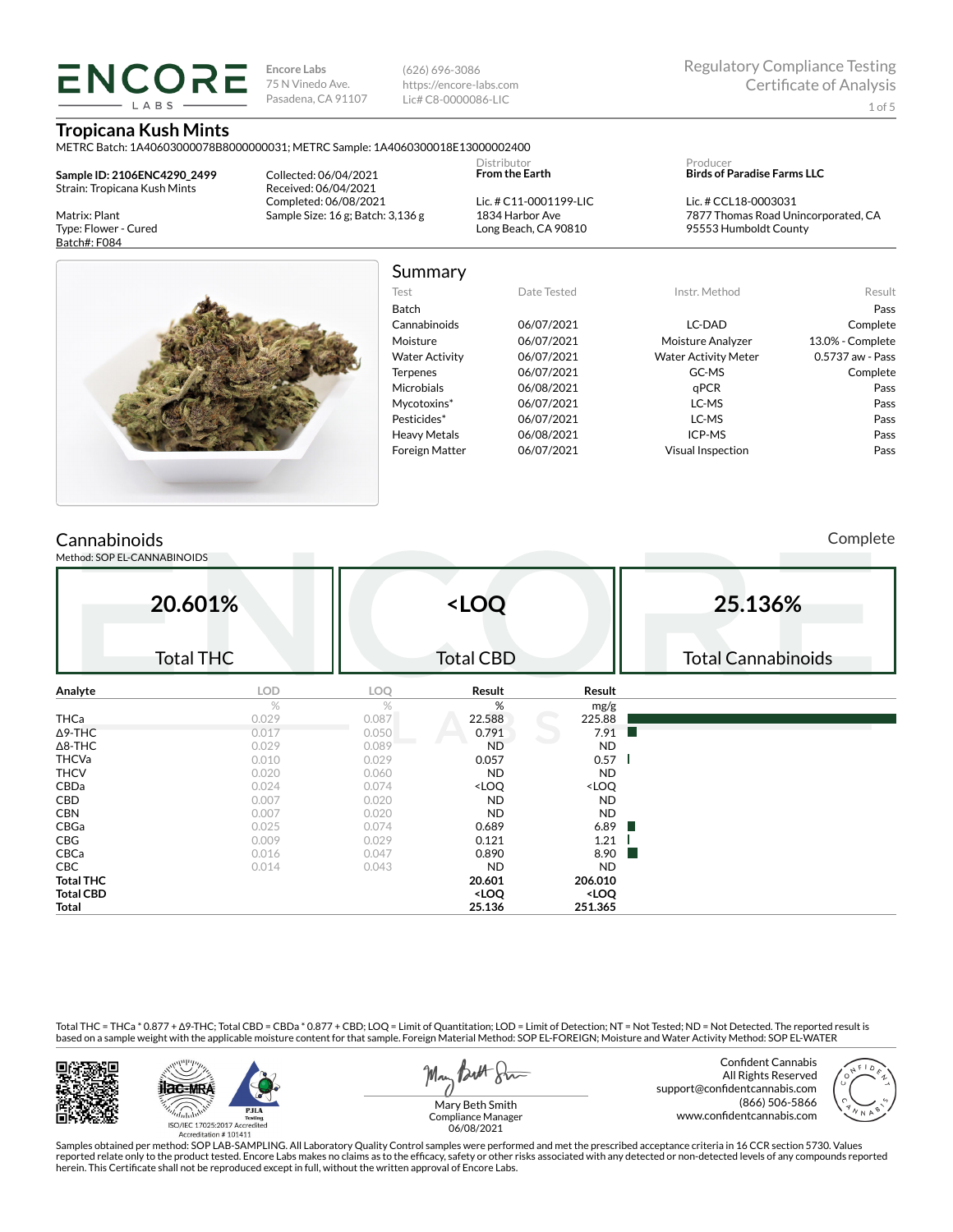**ENCORE** LABS

**Encore Labs** 75 N Vinedo Ave. Pasadena, CA 91107 (626) 696-3086 https://encore-labs.com Lic# C8-0000086-LIC

## **Tropicana Kush Mints**

METRC Batch: 1A40603000078B8000000031; METRC Sample: 1A4060300018E13000002400

| Sample ID: 2106ENC4290 2499<br>Strain: Tropicana Kush Mints | Collected: 06/04/2021<br>Received: 06/04/2021                  | Distributor<br><b>From the Earth</b>      |        | Producer                                                                             | <b>Birds of Paradise Farms LLC</b> |  |
|-------------------------------------------------------------|----------------------------------------------------------------|-------------------------------------------|--------|--------------------------------------------------------------------------------------|------------------------------------|--|
| Matrix: Plant                                               | Completed: 06/08/2021<br>Sample Size: $16$ g; Batch: $3,136$ g | Lic. # C11-0001199-LIC<br>1834 Harbor Ave |        | Lic. # CCL18-0003031<br>7877 Thomas Road Unincorporated, CA<br>95553 Humboldt County |                                    |  |
| Type: Flower - Cured<br>Batch#: F084                        |                                                                | Long Beach, CA 90810                      |        |                                                                                      |                                    |  |
| <b>Terpenes</b>                                             |                                                                |                                           |        |                                                                                      |                                    |  |
| Method: SOP EL-TERPENES                                     |                                                                |                                           |        |                                                                                      |                                    |  |
| Analyte                                                     | <b>LOD</b>                                                     | LOO                                       | Result | <b>Result</b>                                                                        |                                    |  |
|                                                             | $\%$                                                           | $\frac{0}{2}$                             | %      | mg/g                                                                                 |                                    |  |
| $\beta$ -Caryophyllene                                      | 0.003                                                          | 0.011                                     | 0.373  | 3.73                                                                                 |                                    |  |
| δ-Limonene                                                  | 0.001                                                          | 0.011                                     | 0.286  | 2.86                                                                                 |                                    |  |

| δ-Limonene              | 0.001 | 0.011 | 0.286                                                    | 2.86                         |  |
|-------------------------|-------|-------|----------------------------------------------------------|------------------------------|--|
| α-Bisabolol             | 0.003 | 0.011 | 0.130                                                    | 1.30                         |  |
| $\alpha$ -Humulene      | 0.001 | 0.011 | 0.102                                                    | 1.02                         |  |
| Linalool                | 0.002 | 0.011 | 0.072                                                    | 0.72                         |  |
| β-Myrcene               | 0.003 | 0.011 | 0.068                                                    | 0.68                         |  |
| $\beta$ -Pinene         | 0.001 | 0.011 | 0.033                                                    | 0.33                         |  |
| $\alpha$ -Pinene        | 0.002 | 0.011 | 0.027                                                    | 0.27                         |  |
| Fenchol*                | 0.002 | 0.011 | 0.016                                                    | 0.16                         |  |
| Caryophyllene Oxide*    | 0.003 | 0.011 | 0.015                                                    | 0.15                         |  |
| $\alpha$ -Phellandrene* | 0.002 | 0.011 | <b>ND</b>                                                | ND                           |  |
| $\alpha$ -Terpinene     | 0.002 | 0.011 | <b>ND</b>                                                | ND                           |  |
| Borneol*                | 0.002 | 0.011 | <loq< th=""><th><loq< th=""><th></th></loq<></th></loq<> | <loq< th=""><th></th></loq<> |  |
| Camphene                | 0.001 | 0.011 | <loq< th=""><th><loq< th=""><th></th></loq<></th></loq<> | <loq< th=""><th></th></loq<> |  |
| Camphor*                | 0.002 | 0.017 | <b>ND</b>                                                | ND                           |  |
| cis-Nerolidol           | 0.003 | 0.011 | <b>ND</b>                                                | <b>ND</b>                    |  |
| δ-3-Carene              | 0.001 | 0.011 | <b>ND</b>                                                | ND.                          |  |
| Eucalyptol              | 0.002 | 0.011 | <b>ND</b>                                                | <b>ND</b>                    |  |
| Fenchone*               | 0.002 | 0.011 | <b>ND</b>                                                | <b>ND</b>                    |  |
| y-Terpinene             | 0.002 | 0.011 | <b>ND</b>                                                | <b>ND</b>                    |  |
| Guaiol                  | 0.003 | 0.011 | <b>ND</b>                                                | <b>ND</b>                    |  |
| Ocimene                 | 0.003 | 0.011 | <b>ND</b>                                                | <b>ND</b>                    |  |
| p-Cymene*               | 0.001 | 0.011 | <b>ND</b>                                                | <b>ND</b>                    |  |
| Terpinolene             | 0.002 | 0.011 | <loq< th=""><th><loq< th=""><th></th></loq<></th></loq<> | <loq< th=""><th></th></loq<> |  |
| trans-Nerolidol         | 0.004 | 0.011 | ND                                                       | <b>ND</b>                    |  |
| Valencene*              | 0.003 | 0.011 | <b>ND</b>                                                | <b>ND</b>                    |  |
| Total                   |       |       | 1.120                                                    | 11.20                        |  |

# Primary Aromas



Date Tested: 06/07/2021<br>\*Beyond scope of accreditation. LOQ = Limit of Quantitation; LOD = Limit of Detection; NT = Not Tested; ND = Not Detected. The reported result is based on a sample weight with the applicable moisture content for that sample.



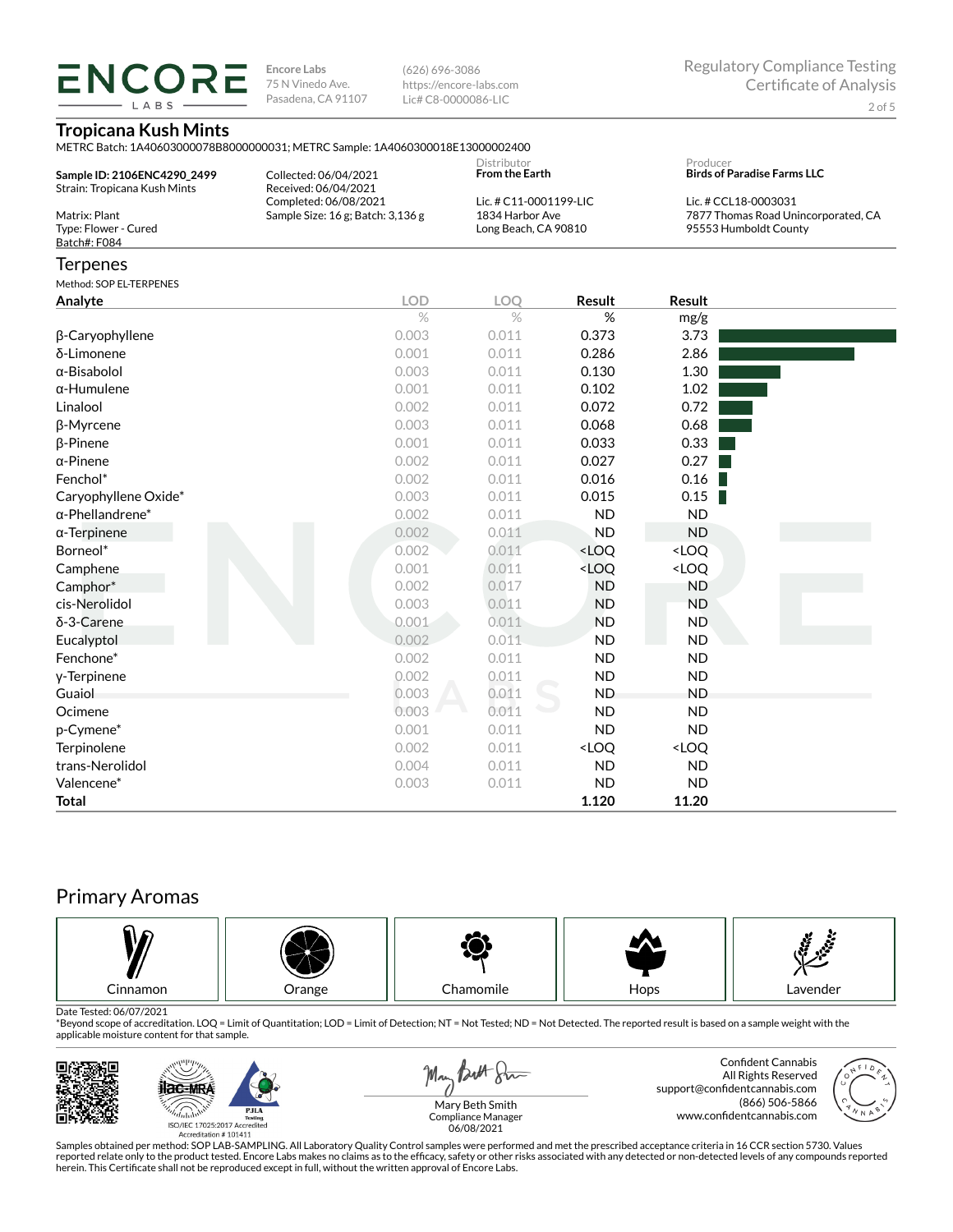**ENCORE Encore Labs** 75 N Vinedo Ave. Pasadena, CA 91107 LABS

(626) 696-3086 https://encore-labs.com Lic# C8-0000086-LIC

Regulatory Compliance Testing Certificate of Analysis 3 of 5

#### **Tropicana Kush Mints**

METRC Batch: 1A40603000078B8000000031; METRC Sample: 1A4060300018E13000002400

**Sample ID: 2106ENC4290\_2499** Strain: Tropicana Kush Mints

Collected: 06/04/2021 Received: 06/04/2021 Completed: 06/08/2021 Sample Size: 16 g; Batch: 3,136 g **From the Earth** Lic. # C11-0001199-LIC 1834 Harbor Ave

Long Beach, CA 90810

Distributor

Producer **Birds of Paradise Farms LLC**

Lic. # CCL18-0003031 7877 Thomas Road Unincorporated, CA 95553 Humboldt County

Batch#: F084

Matrix: Plant Type: Flower - Cured

# Pesticides

Method: SOP EL-PesticidesLCMS LC-MS

| Analyte             | <b>LOD</b> | <b>LOO</b> | Limit          | <b>Result</b> | <b>Status</b> | Analyte                 | <b>LOD</b> | <b>LOO</b> | Limit     | <b>Result</b> | <b>Status</b> |
|---------------------|------------|------------|----------------|---------------|---------------|-------------------------|------------|------------|-----------|---------------|---------------|
|                     | $\mu$ g/g  | $\mu$ g/g  | $\mu$ g/g      | $\mu$ g/g     |               |                         | $\mu$ g/g  | $\mu$ g/g  | $\mu$ g/g | $\mu$ g/g     |               |
| Abamectin           | 0.005      | 0.02       | 0.1            | <b>ND</b>     | Pass          | Fludioxonil             | 0.01       | 0.05       | 0.1       | <b>ND</b>     | Pass          |
| Acephate            | 0.002      | 0.01       | 0.1            | <b>ND</b>     | Pass          | Hexythiazox             | 0.005      | 0.02       | 0.1       | <b>ND</b>     | Pass          |
| Acequinocyl         | 0.01       | 0.02       | 0.1            | <b>ND</b>     | Pass          | Imazalil                | 0.05       | 0.1        | 0.05      | <b>ND</b>     | Pass          |
| Acetamiprid         | 0.005      | 0.02       | 0.1            | <b>ND</b>     | Pass          | Imidacloprid            | 0.005      | 0.02       | 5         | <b>ND</b>     | Pass          |
| Aldicarb            | 0.05       | 0.1        | 0.05           | <b>ND</b>     | Pass          | Kresoxim Methyl         | 0.005      | 0.02       | 0.1       | <b>ND</b>     | Pass          |
| Azoxystrobin        | 0.005      | 0.02       | 0.1            | <b>ND</b>     | Pass          | Malathion               | 0.02       | 0.05       | 0.5       | <b>ND</b>     | Pass          |
| <b>Bifenazate</b>   | 0.005      | 0.01       | 0.1            | <b>ND</b>     | Pass          | Metalaxyl               | 0.002      | 0.005      | 2         | <b>ND</b>     | Pass          |
| <b>Bifenthrin</b>   | 0.02       | 0.05       | 3              | <b>ND</b>     | Pass          | Methiocarb              | 0.05       | 0.1        | 0.05      | <b>ND</b>     | Pass          |
| <b>Boscalid</b>     | 0.02       | 0.05       | 0.1            | <b>ND</b>     | Pass          | Methomyl                | 0.01       | 0.02       | 1         | <b>ND</b>     | Pass          |
| Captan              | 0.2        | 0.3        | 0.7            | <b>ND</b>     | Pass          | Mevinphos               | 0.02       | 0.05       | 0.02      | <b>ND</b>     | Pass          |
| Carbaryl            | 0.02       | 0.05       | 0.5            | <b>ND</b>     | Pass          | Myclobutanil            | 0.005      | 0.01       | 0.1       | <b>ND</b>     | Pass          |
| Carbofuran          | 0.05       | 0.1        | 0.05           | <b>ND</b>     | Pass          | Naled                   | 0.01       | 0.02       | 0.1       | <b>ND</b>     | Pass          |
| Chlorantraniliprole | 0.002      | 0.01       | 10             | <b>ND</b>     | Pass          | Oxamyl                  | 0.005      | 0.01       | 0.5       | <b>ND</b>     | Pass          |
| Chlordane           | 0.05       | 0.1        | 0.05           | <b>ND</b>     | Pass          | Paclobutrazol           | 0.05       | 0.1        | 0.05      | <b>ND</b>     | Pass          |
| Chlorfenapyr        | 0.05       | 0.1        | 0.05           | <b>ND</b>     | Pass          | Parathion Methyl        | 0.02       | 0.05       | 0.02      | <b>ND</b>     | Pass          |
| Chlorpyrifos        | 0.05       | 0.1        | 0.05           | <b>ND</b>     | Pass          | Pentachloronitrobenzene | 0.02       | 0.05       | 0.1       | <b>ND</b>     | Pass          |
| Clofentezine        | 0.01       | 0.02       | 0.1            | <b>ND</b>     | Pass          | Permethrin              | 0.02       | 0.05       | 0.5       | <b>ND</b>     | Pass          |
| Coumaphos           | 0.02       | 0.05       | 0.02           | <b>ND</b>     | Pass          | Phosmet                 | 0.01       | 0.02       | 0.1       | <b>ND</b>     | Pass          |
| Cyfluthrin          | 0.05       | 0.1        | $\overline{2}$ | <b>ND</b>     | Pass          | Piperonyl Butoxide      | 0.02       | 0.05       | 3         | <b>ND</b>     | Pass          |
| Cypermethrin        | 0.1        | 0.2        | $\mathbf 1$    | <b>ND</b>     | Pass          | Prallethrin             | 0.005      | 0.02       | 0.1       | <b>ND</b>     | Pass          |
| Daminozide          | 0.02       | 0.05       | 0.02           | <b>ND</b>     | Pass          | Propiconazole           | 0.005      | 0.01       | 0.1       | <b>ND</b>     | Pass          |
| Diazinon            | 0.002      | 0.01       | 0.1            | <b>ND</b>     | Pass          | Propoxur                | 0.05       | 0.1        | 0.05      | <b>ND</b>     | Pass          |
| <b>Dichlorvos</b>   | 0.02       | 0.05       | 0.02           | <b>ND</b>     | Pass          | Pyrethrins              | 0.02       | 0.05       | 0.5       | <b>ND</b>     | Pass          |
| Dimethoate          | 0.02       | 0.05       | 0.02           | <b>ND</b>     | Pass          | Pyridaben               | 0.005      | 0.01       | 0.1       | <b>ND</b>     | Pass          |
| Dimethomorph        | 0.005      | 0.02       | $\overline{2}$ | <b>ND</b>     | Pass          | Spinetoram              | 0.005      | 0.01       | 0.1       | <b>ND</b>     | Pass          |
| Ethoprophos         | 0.05       | 0.1        | 0.05           | ND.           | Pass          | Spinosad                | 0.005      | 0.01       | 0.1       | <b>ND</b>     | Pass          |
| Etofenprox          | 0.05       | 0.1        | 0.05           | <b>ND</b>     | Pass          | Spiromesifen            | 0.01       | 0.02       | 0.1       | <b>ND</b>     | Pass          |
| Etoxazole           | 0.005      | 0.02       | 0.1            | <b>ND</b>     | Pass          | Spirotetramat           | 0.005      | 0.01       | 0.1       | <b>ND</b>     | Pass          |
| Fenhexamid          | 0.005      | 0.02       | 0.1            | <b>ND</b>     | Pass          | Spiroxamine             | 0.05       | 0.1        | 0.05      | <b>ND</b>     | Pass          |
| Fenoxycarb          | 0.05       | 0.1        | 0.05           | <b>ND</b>     | Pass          | Tebuconazole            | 0.005      | 0.01       | 0.1       | <b>ND</b>     | Pass          |
| Fenpyroximate       | 0.005      | 0.02       | 0.1            | <b>ND</b>     | Pass          | Thiacloprid             | 0.02       | 0.05       | 0.02      | <b>ND</b>     | Pass          |
| Fipronil            | 0.05       | 0.1        | 0.05           | <b>ND</b>     | Pass          | Thiamethoxam            | 0.005      | 0.01       | 5         | <b>ND</b>     | Pass          |
| Flonicamid          | 0.01       | 0.02       | 0.1            | <b>ND</b>     | Pass          | Trifloxystrobin         | 0.005      | 0.01       | 0.1       | <b>ND</b>     | Pass          |

LOQ = Limit of Quantitation; LOD = Limit of Detection; NT = Not Tested; ND = Not Detected.





May Both Sun

Confident Cannabis All Rights Reserved support@confidentcannabis.com (866) 506-5866 www.confidentcannabis.com



Mary Beth Smith Compliance Manager 06/08/2021

Samples obtained per method: SOP LAB-SAMPLING. All Laboratory Quality Control samples were performed and met the prescribed acceptance criteria in 16 CCR section 5730. Values reported relate only to the product tested. Encore Labs makes no claims as to the efficacy, safety or other risks associated with any detected or non-detected levels of any compounds reported<br>herein. This Certificate shall

Pass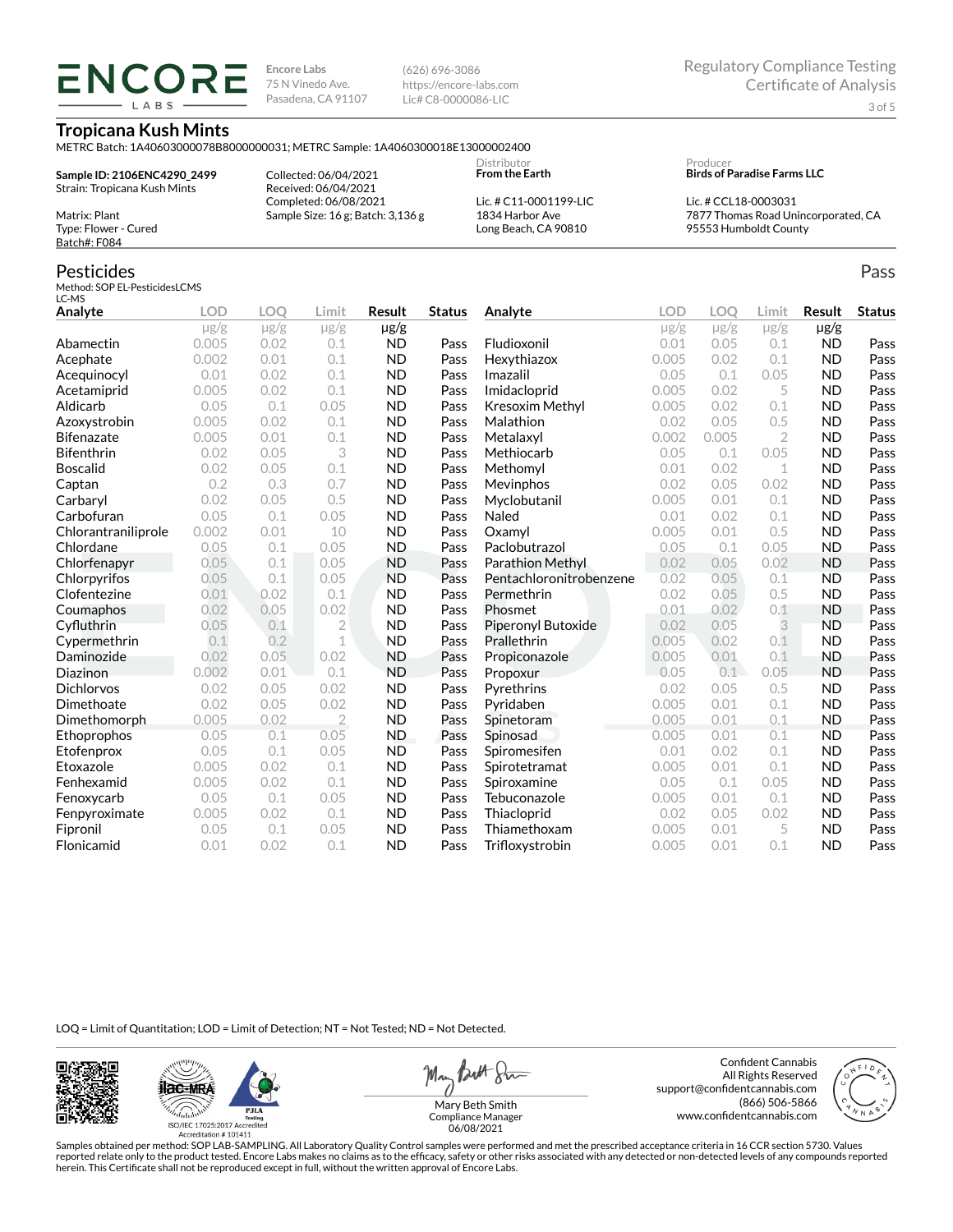**ENCORE** LABS

**Encore Labs** 75 N Vinedo Ave. Pasadena, CA 91107 (626) 696-3086 https://encore-labs.com Lic# C8-0000086-LIC

## **Tropicana Kush Mints**

|                                                             | METRC Batch: 1A40603000078B8000000031; METRC Sample: 1A4060300018E13000002400 |                                         |            |                                                                        |               |  |
|-------------------------------------------------------------|-------------------------------------------------------------------------------|-----------------------------------------|------------|------------------------------------------------------------------------|---------------|--|
| Sample ID: 2106ENC4290 2499<br>Strain: Tropicana Kush Mints | Collected: 06/04/2021<br>Received: 06/04/2021                                 | Distributor<br><b>From the Earth</b>    |            | Producer<br><b>Birds of Paradise Farms LLC</b><br>Lic. # CCL18-0003031 |               |  |
|                                                             | Completed: 06/08/2021                                                         | Lic. # C11-0001199-LIC                  |            |                                                                        |               |  |
| Matrix: Plant<br>Type: Flower - Cured<br>Batch#: F084       | Sample Size: 16 g; Batch: 3,136 g                                             | 1834 Harbor Ave<br>Long Beach, CA 90810 |            | 7877 Thomas Road Unincorporated, CA<br>95553 Humboldt County           |               |  |
| <b>Mycotoxins</b><br>Method: SOP EL-PesticidesLCMS<br>LC-MS |                                                                               |                                         |            |                                                                        | Pass          |  |
| Analyte                                                     | <b>LOD</b>                                                                    | <b>LOO</b>                              | Limit      | Result                                                                 | <b>Status</b> |  |
|                                                             | $\mu$ g/kg                                                                    | $\mu$ g/kg                              | $\mu$ g/kg | $\mu$ g/kg                                                             |               |  |
| <b>B1</b>                                                   |                                                                               | 4                                       |            | <b>ND</b>                                                              | Tested        |  |
| B <sub>2</sub>                                              |                                                                               | 4                                       |            | <b>ND</b>                                                              | Tested        |  |
| G1                                                          |                                                                               | 4                                       |            | <b>ND</b>                                                              | Tested        |  |
| G <sub>2</sub>                                              |                                                                               | 4                                       |            | <b>ND</b>                                                              | <b>Tested</b> |  |
| Ochratoxin A                                                |                                                                               | ◠                                       | 20         | <b>ND</b>                                                              | Pass          |  |

Total Aatoxins 20 ND Pass



Date Tested: 06/07/2021 LOQ = Limit of Quantitation; LOD = Limit of Detection; NT = Not Tested; ND = Not Detected.





May Butt 8mm

Confident Cannabis All Rights Reserved support@confidentcannabis.com (866) 506-5866 www.confidentcannabis.com



Compliance Manager 06/08/2021